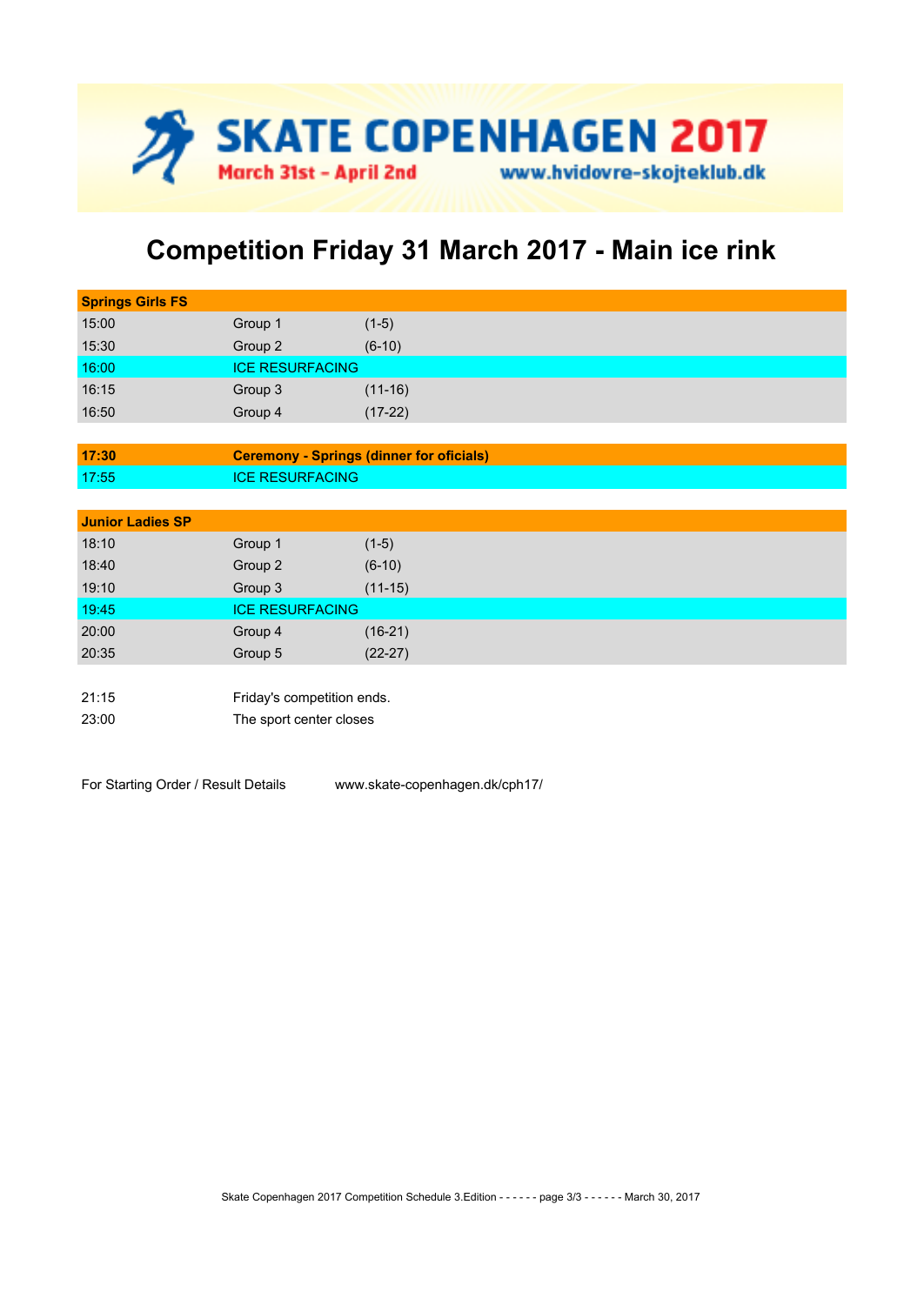

## **Competition Saturday 01 April 2017 - Main ice rink**

| <b>Cubs Girls FS</b>    |                                                                                                      |           |  |
|-------------------------|------------------------------------------------------------------------------------------------------|-----------|--|
| 9:00                    | Group 1                                                                                              | $(1-4)$   |  |
| 9:25                    | Group 2                                                                                              | $(5-8)$   |  |
|                         |                                                                                                      |           |  |
| <b>Debs Boys SP</b>     |                                                                                                      |           |  |
| 9:55                    | Group 1                                                                                              | $(1-2)$   |  |
|                         |                                                                                                      |           |  |
| <b>Debs Girls SP</b>    |                                                                                                      |           |  |
| 10:10                   | Group 1                                                                                              | $(1-6)$   |  |
| 10:45                   | <b>ICE RESURFACING</b>                                                                               |           |  |
| 11:00                   | Group 2                                                                                              | $(7-12)$  |  |
| 11:35                   | Group 3                                                                                              | $(13-18)$ |  |
|                         |                                                                                                      |           |  |
| 12:15                   | <b>Ceremony - Cubs (Lunch for oficials)</b>                                                          |           |  |
| 12:45                   | <b>ICE RESURFACING</b>                                                                               |           |  |
|                         |                                                                                                      |           |  |
| <b>Novice Girls SP</b>  |                                                                                                      |           |  |
| 13:00                   | Group 1                                                                                              | $(1-5)$   |  |
| 13:30                   | Group 2                                                                                              | $(6-10)$  |  |
| 14:00                   | Group 3                                                                                              | $(11-15)$ |  |
| 14:30                   | <b>ICE RESURFACING</b>                                                                               |           |  |
| 14:45                   | Group 4                                                                                              | $(16-20)$ |  |
| 15:10                   | Group 5                                                                                              | $(21-26)$ |  |
| 15:50                   | <b>ICE RESURFACING</b>                                                                               |           |  |
|                         |                                                                                                      |           |  |
| <b>Senior Ladies SP</b> |                                                                                                      |           |  |
| 16:05                   | Group 1                                                                                              | $(1-6)$   |  |
|                         |                                                                                                      |           |  |
| <b>Junior Men SP</b>    |                                                                                                      |           |  |
| 16:45                   | Group 1                                                                                              | $(1-1)$   |  |
| 16:55                   | <b>ICE RESURFACING</b>                                                                               |           |  |
|                         |                                                                                                      |           |  |
| <b>Junior Ladies FS</b> |                                                                                                      |           |  |
| 17:10                   | Group 1                                                                                              | $(1-5)$   |  |
| 17:45                   | Group 2                                                                                              | $(6-10)$  |  |
| 18:20                   | Group 3                                                                                              | $(11-15)$ |  |
| 18:55                   | <b>ICE RESURFACING (dinner for officials)</b>                                                        |           |  |
| 19:30                   | Group 4                                                                                              | $(16-21)$ |  |
| 20:10                   | Group 5                                                                                              | $(22-27)$ |  |
|                         |                                                                                                      |           |  |
| 21:10                   | <b>Ceremony - Junior Ladies</b>                                                                      |           |  |
| 23:00                   | The sport center closes                                                                              |           |  |
|                         | Skate Copenhagen 2017 Competition Schedule 3.Edition - - - - - - page 2/3 - - - - - - March 30, 2017 |           |  |